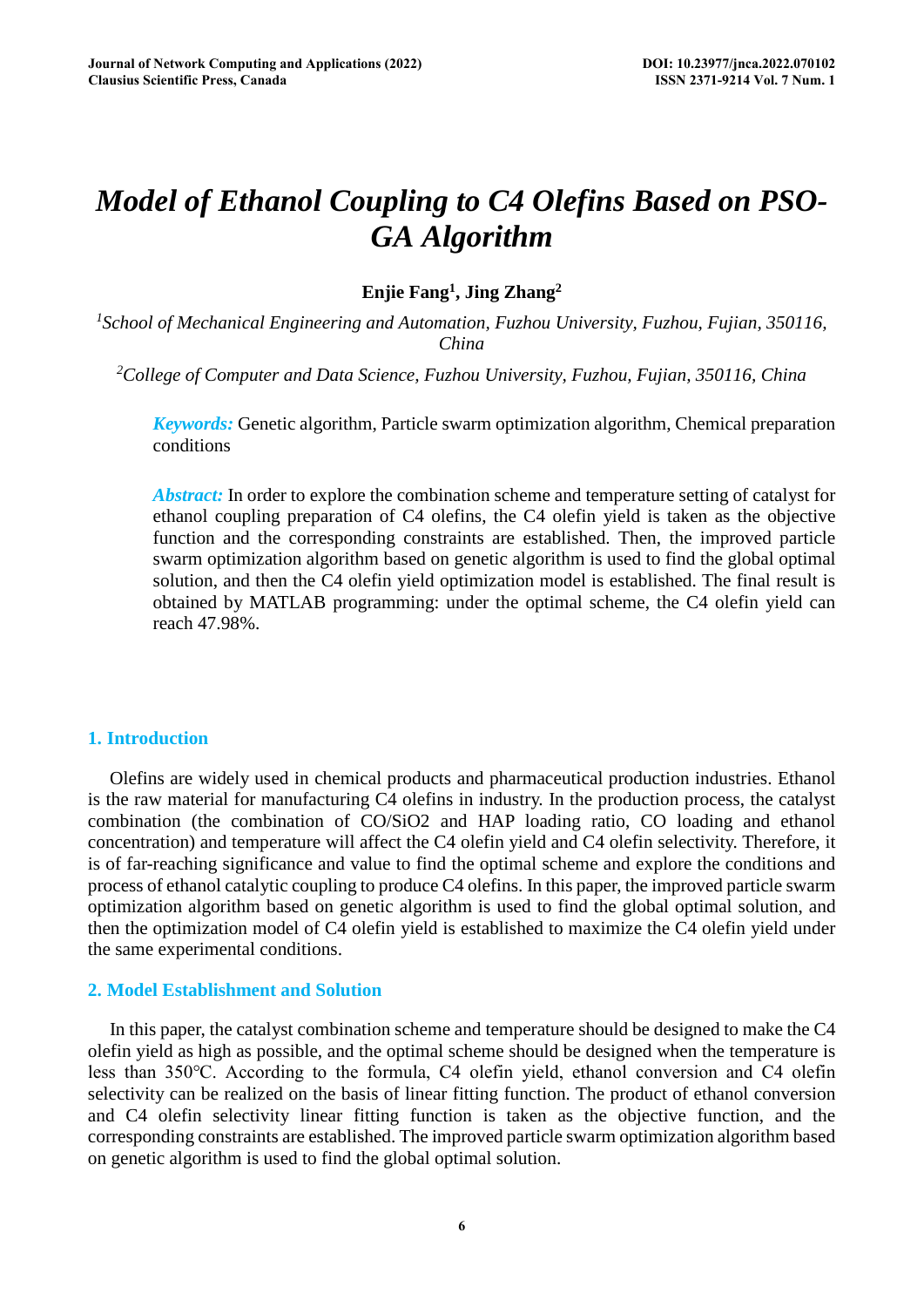#### **2.1 Establishment of objective function and constraints**

If the linear fitting function of ethanol conversion is  $Y_1$ , the linear fitting function of C4 olefin selectivity is  $Y_2$ , and the C4 olefin yield is  $R = Y_1 Y_2$ , the objective function is max R.

Because the ethanol conversion and C4 olefin selectivity are between 0 and 1, there are constraints:

$$
0\!\leqslant\!Y_1,Y_2\!\leqslant\!1\\0\!\leqslant\!R\!\leqslant\!1
$$

If the temperature, Co / SiO2 weight, CO load, HAP weight and addition speed are  $t_1$ ,  $t_2$ ,  $t_3$ ,  $t_4$ ,  $t<sub>5</sub>$  respectively, there are constraints:

$$
t_1, t_2, t_3, t_4, t_5 \geq 0
$$

To sum up, the optimization model is established:

 $max R$ 

$$
s.t. \begin{cases} 0 \le Y_1, Y_2 \le 1 \\ 0 \le R \le 1 \\ t_1, t_2, t_3, t_4, t_5 \ge 0 \end{cases} \tag{1.}
$$

#### **2.2 Improved particle swarm optimization algorithm based on genetic algorithm**

In this paper, an improved particle swarm optimization algorithm based on genetic algorithm is adopted. The algorithm combines the advantages of PSO and GA, and avoids some of their shortcomings. It is not easy to fall into the local best when solving the optimal solution, and has better performance of solving the global optimal solution. The algorithm flow chart is as follows:



*Figure 1: Flow chart of pso-ga algorithm*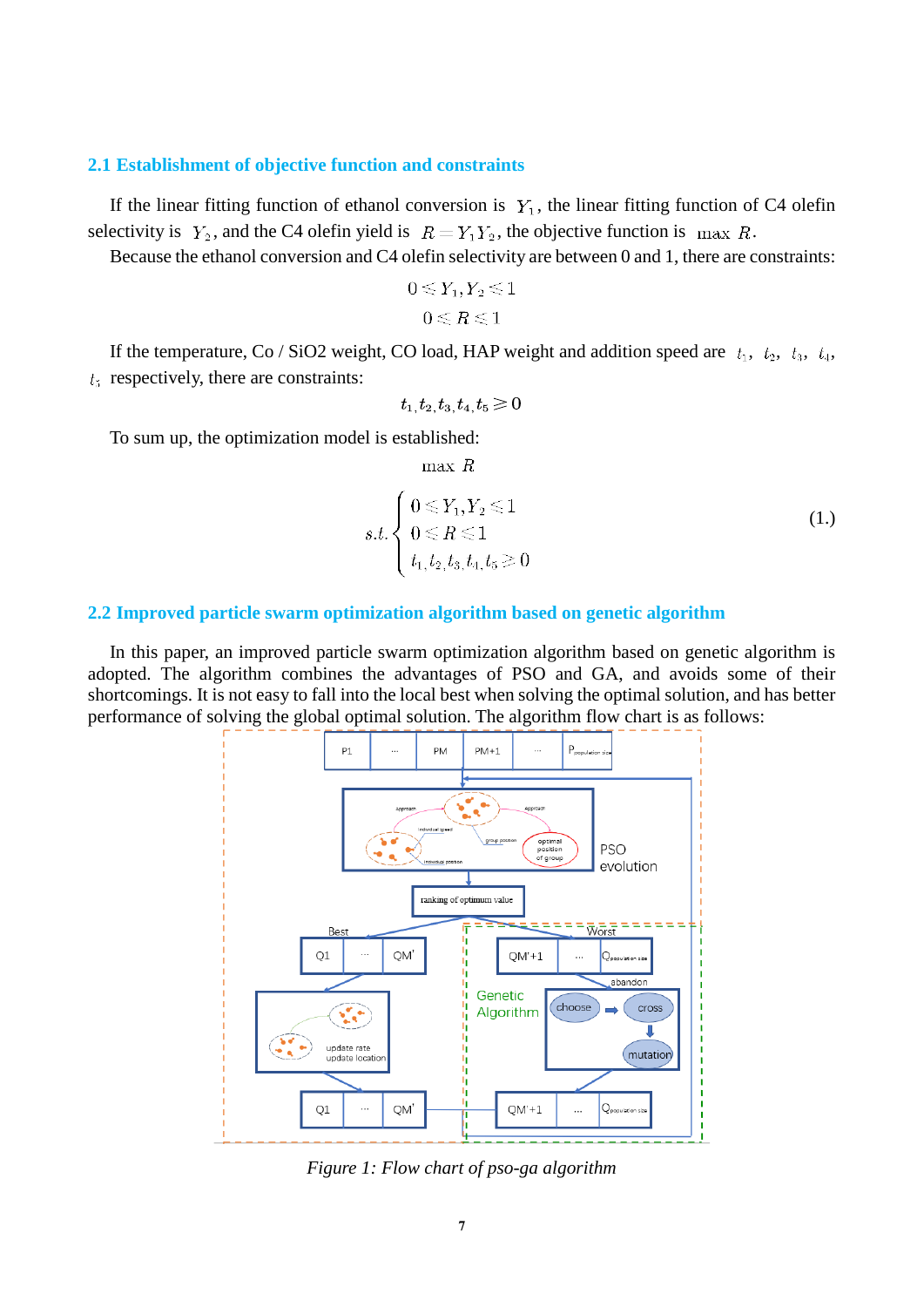The process can be represented by pseudo code as follows:

Improved particle swarm optimization algorithm based on genetic algorithm Input: Initialize feasible region D, Optimization objective function  $\{f_1(x); f_2(x); \dots; f_s(x)\}$ Output:  $x_1, x_2, x_3, x_4, x_5, \{f(x_1, x_2, x_3, x_4, x_5)\}\$ function  $OPS(D, [f(x_1, x_2, x_3, x_4, x_5)])$ For each particle  $i$ Initialize velocity  $V_i$  and position  $X_i$  end for  $qBest = min(pBest)$ While  $iter \leq M$ For  $i=1$  to size update the velocity and position of particle  $i$ Evaluate particle  $i$ if  $fit(X_i)$  >  $fit(pBest)$  $pBest = X_i$ if  $fit(pBest) < fit(gBest)$  $aBest = pBest_i$  end for end while end procedure

### **2.3 Solution of optimization model**

In this paper, PSO-GA algorithm is implemented by MATLAB to search the optimal solution of the optimization model. The results are as follows:

*Table 1: Catalyst and temperature scheme with the highest C4 olefin yield* 

|           | temperature Co/SiO2 weight Co load Weight of HAP |     |               | Adding speed   C4 olefin yield |        |
|-----------|--------------------------------------------------|-----|---------------|--------------------------------|--------|
| 399.28(°) | $277.89$ (mg)                                    | 43% | $271.64$ (mg) | $0.2529$ (ml/min)              | 47.98% |

## **3. Conclusion**

This paper designs the catalyst combination scheme and temperature to make the C4 olefin yield as high as possible, takes the C4 olefin yield as the objective function, and establishes the corresponding constraints. Then, the improved particle swarm optimization algorithm based on genetic algorithm is used to find the global optimal solution, and then the C4 olefin yield optimization model is established. The final result is obtained by MATLAB programming: under the optimal scheme, the C4 olefin yield can reach 47.98%.

The particle swarm optimization (pso-ga) algorithm is improved based on genetic algorithm, which makes the particle swarm optimization algorithm have excellent global optimization ability,